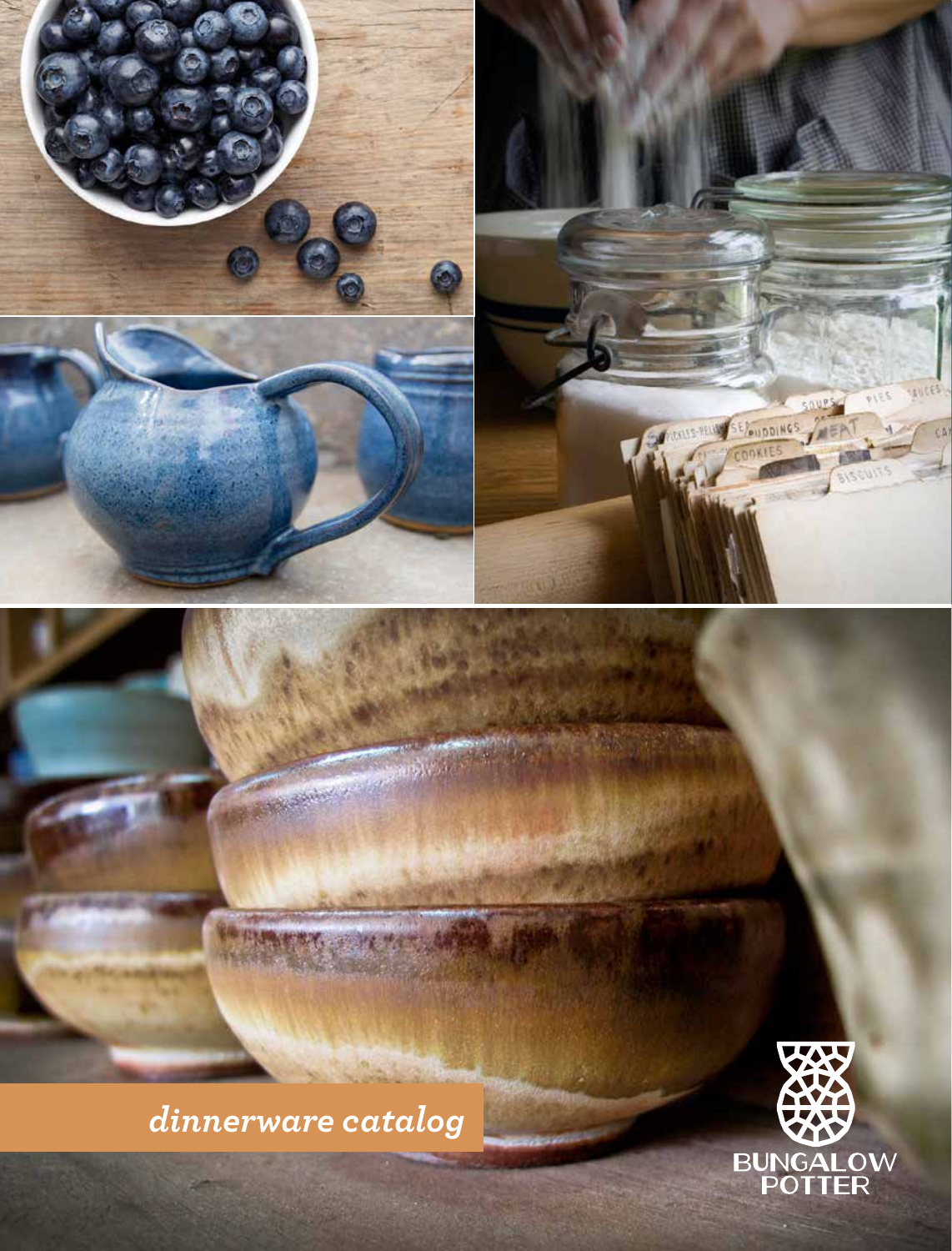# FIND THE BUNGALOWARE™ THATS RIGHT FOR YOU.

Every dinnerware line from Bungalow Potter is handcrafted with a different perspective, helping you find the pieces that fit your style and your needs. Which Bungaloware™ are you?

## SIGNATURE CRAFTSMAN™ LINE

 $b$ ungaloware $T^M$ 

signature throwing marks, brown speckles, earth-tones colors, and craftsman design-the original classic, Bungaloware<sup>™</sup>.



### **MID-CENTURY LINE**

a white stoneware line with timeless coupe styling, a mid-century glaze palette, and made to mix-and-match.



# FARMHAÜS LINE

farm-to-table lifestyle and practicality, simple, organic forms, and a milky, creme glaze over beautiful speckles.



# **ACCESSORIES**



211

serving

serving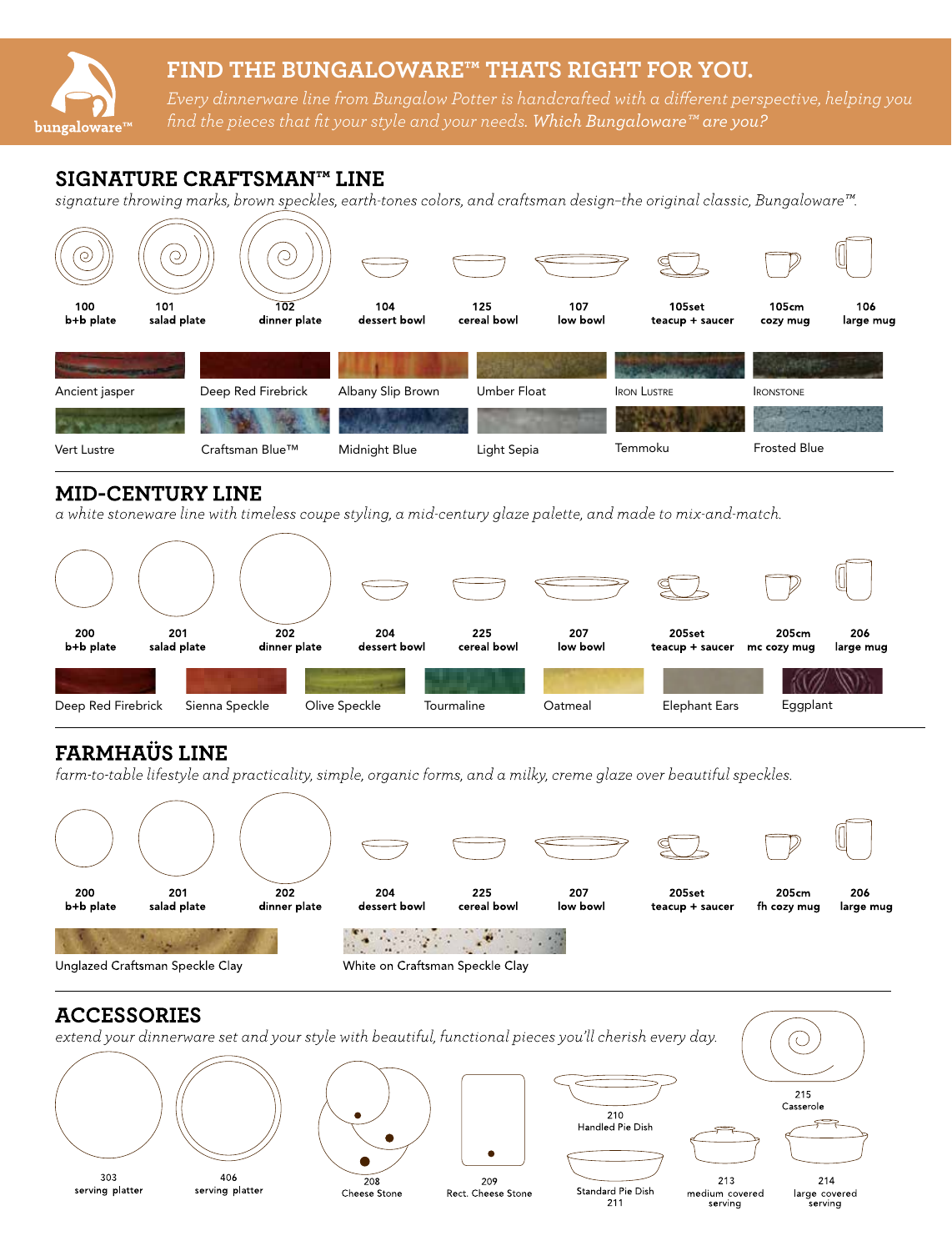### **URBAN LINE**

simple, durable contemporary shapes can stand alone as striking dinnerware or as modern serving platters.



## **NATURAL SLAB**

dishes hewn from hand-rolled slabs, natural tone colors, emphasizing the clay body itself.



# **LUXE LINE**

luxurious finishes bring out the contuses of the angled rims, stacking together beautifully.



shop on **bungalowpotter.com** for prices and availability